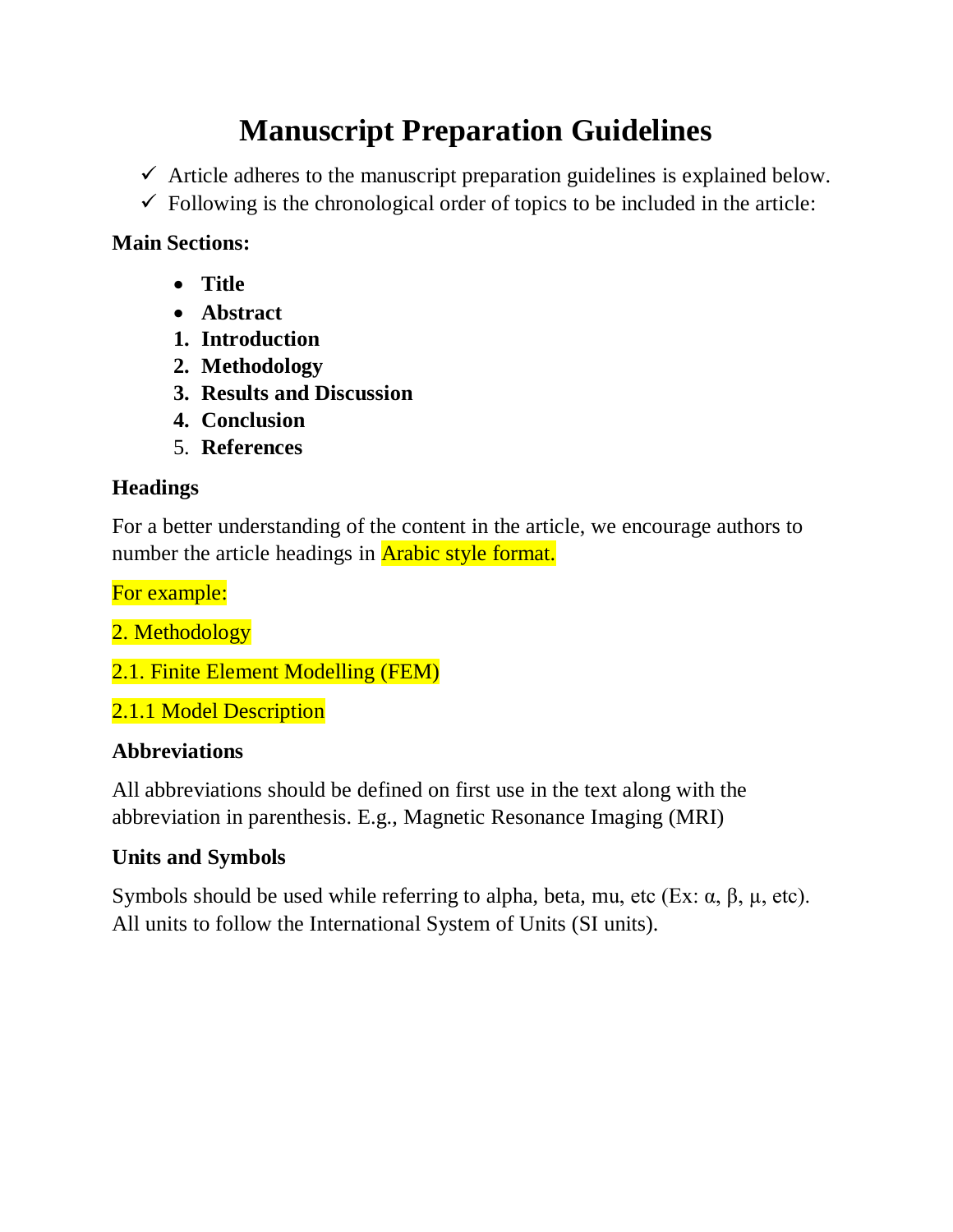### **References**

- $\checkmark$  Only published or accepted manuscripts of peer reviewed journals or conference publications should be included in the reference list.
- $\checkmark$  Meetings, abstracts, conference talks, or papers that have been submitted but not yet accepted and internet sources should not be cited.
- $\checkmark$  Journal name is fully expanded and not abbreviated; provide names of all coauthors;
	- o E.g., *Indian Journal of Science and Technology* not as indjst
- $\checkmark$  Do not use et al.;
	- o E.g., Gajendran N, Shanthi V, Aalelai Vendhan M. not as Gajendran N et al.
- $\checkmark$  Provide beginning page and ending page while referring a research article;
- $\checkmark$  Provide DOI number/ hyperlink to the article
- $\checkmark$  Include recent references (2021-2019); try to omit older ones wherever possible;
- $\checkmark$  Restrict references within the range of 10 to 30.

# **Refer the manuscript file template given in the next page:**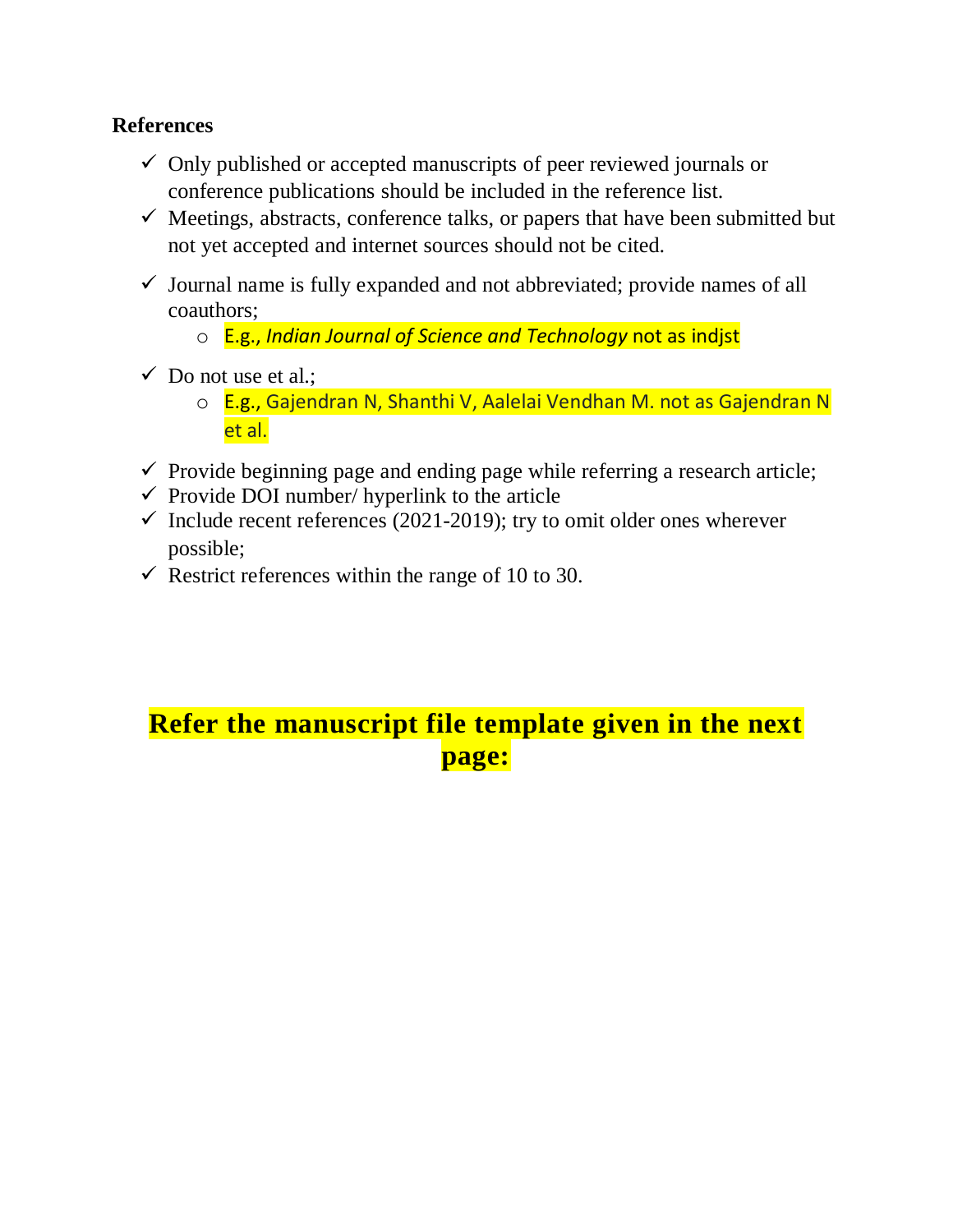## **This is the main title of the article**

#### **Abstract**

**Objectives:** In <30 words. Please use a 12-point Times New Roman (Body) font or its closely related font family throughout the article unless otherwise mentioned; the right margins should be justified wherever possible.

**Methods**: It should be <70 words. Include the method adapted to study the objectives/sampling details or simulation or statistical analysis of data; technique employed; mention unique/ important points of modification of methodology in the current study. Mention about test samples the control employed or approach used for comparing the test sample.

Findings: It should be <170 words. Mention your findings in the form of statements along with the conclusive data of statistical importance; Mention how your findings are unique and novel; how your findings are in consensus with the existing values/ reports or how different are they from the already reported findings. Highlight how your results are helpful in adding more value to the existing reports.

**Novelty**: In <30 words.

**Keywords:** 5 words, 12-point Times New Roman font, Normal, Drawn from title, Word representing the work.

#### **1. Introduction**

Please use a 12-point Times New Roman font, or its closely related font family throughout the article unless otherwise mentioned; the right margins should be justified wherever possible. You may also download the 'Indian Journals-article submission-model' for your convenience [1].

The introduction should highlight those recent development in the area of problem studied and should highlight the gaps and justify why the present work is undertaken; so that the readers will be inspired to look for additional information what the rest of the article going to offer.<sup>[2]</sup>. You may also state whether your study is first of its kind or to verify the existing claim or hypothesis. Also highlight how your study is going to link the existing gaps on such problem. You may also clearly mention the objectives of your study <sup>[3]</sup>.

The page setup should be 8.5" (21.59cm) x 11" (27.94cm), Top: 0.5" (1.27cm), Bottom: 0.3" (0.762cm), Left: 0.7" (1.778cm), Right: 0.5" (1.27cm), Gutter: 0, Gutter position: Left <sup>[1]</sup>.

#### **2. Methodology**

It includes sampling, sample preparation, preparation of control sample, measurement detail including Instrument and suppliers/ chemicals and suppliers, experimental set up, map/details of sampling site or study area, source of sample, wherever necessary ethical clearance obtained must be stated <sup>[3,4-6]</sup>.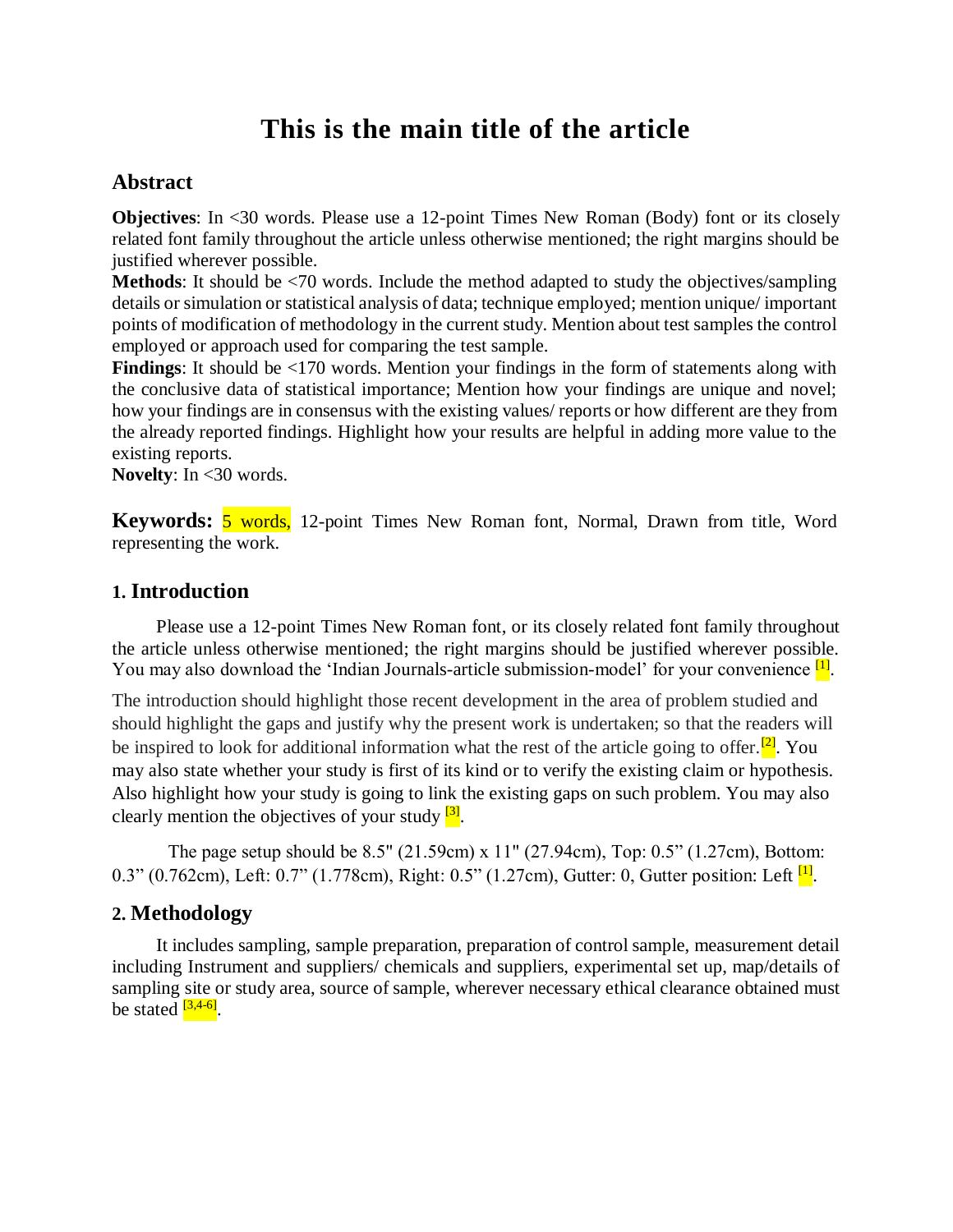#### **2.1. Animal treatment**

Methods adapted (pl include reference), any modification of regular methods, the extraction methodology/ simulation models, the growth conditions and measurement of plants/ animals should be stated. Wherever necessary provide (citation) references [1].

#### *2.1.1. Separation of lymphocytes*

Standard methods and techniques need not be written fully rather it can be cited <sup>[2]</sup>. Mention only required modifications, if made.

#### *2.1.2. Statistical analysis*

Mention the statistical details, the number of samples used, statistical tools/ software used/ SD/level of significance, repeatability etc.

#### **3. Results and Discussion**

#### **3.1. Effect of herbal treatment**

12-point Times New Roman font; Put all your Tables and figures at the end of the article in separate pages. Mark their positions [Table 1], [Figure 1].

#### *3.2. Effect of herbal cum chemical treatment*

Table must be in Table format; use 12-point Times New Roman font; enter the data in the Table and present it as such and do not convert it as picture type; always use page set up in portrait and not the Landscape. Where the breadth of the Table exceeds the page width, use Arial Narrow 9 point font. All the Tables must be numbered **[Table 1, Table 2....]**. All Table must bear Title and be placed above the Table. Figure must be of high resolution with printable quality. Usually placed as jpeg or gif type or directly drawn and placed in text box. All figures must bear title and numbered [Figure 1, Figure 2….]

#### **4. Conclusion**

In the conclusion section, aside from wrapping up the research by reiterating the goal of the study and confirm the major results or outcomes and concrete recommendations be offered, there are some limitations of the current study. When similar works already reported; what new information the present work offers should be highlighted throughout the article in tune with the sections; in case of abstract it is novelty; in case of introduction, it is justification of present work; in case of results and discussion, it is the comparison how your data with previous work and relate in tune with objectives; in the case of conclusion, it is take-home piece of new information to the readers; The authors should discuss these limitations from which research directions for future studies may be offered.